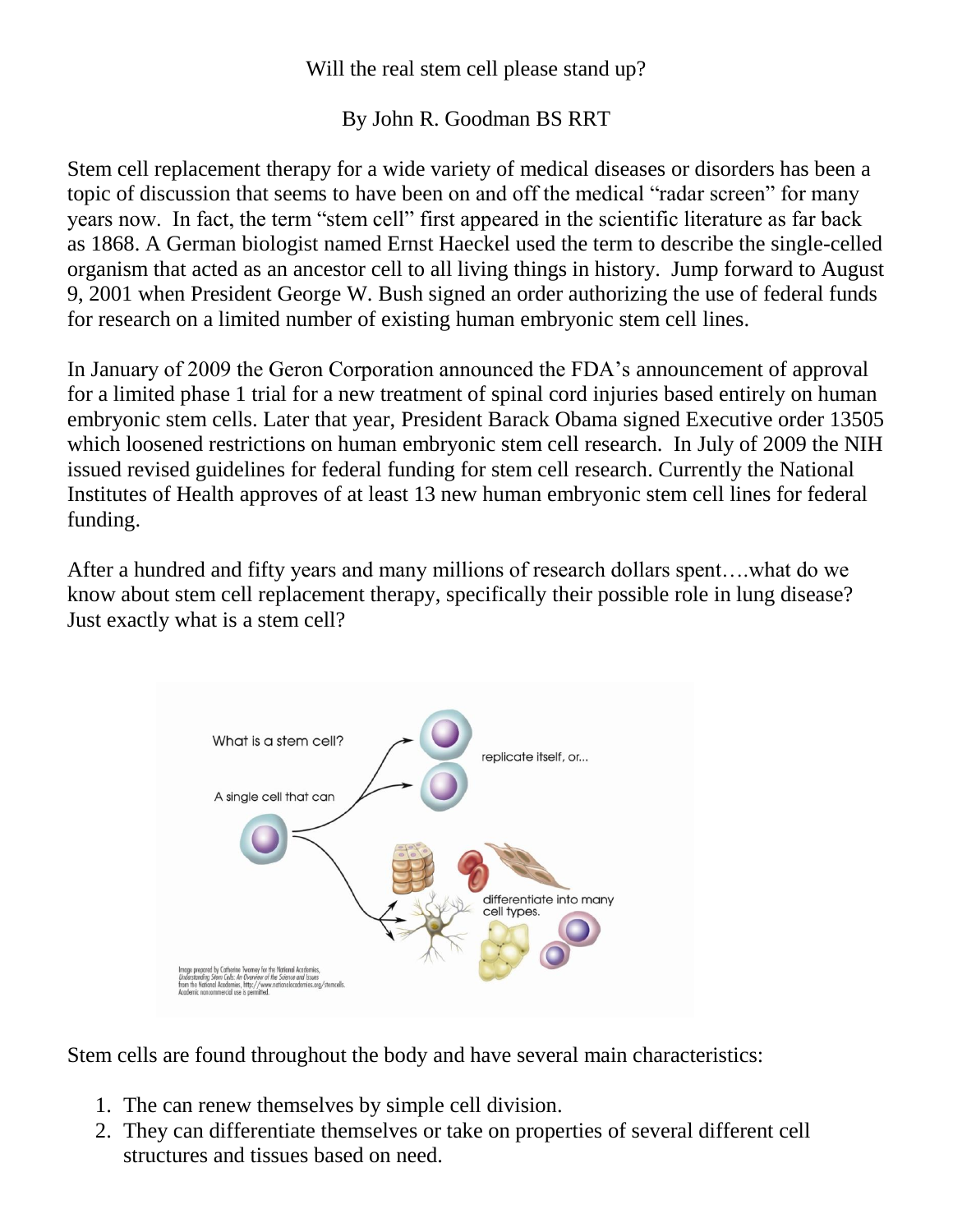3. They can be transplanted into other organisms where they will continue to divide and differentiate.

Adult stem cells can be found in the skin, bone marrow, brain, blood vessels, liver, and skeletal muscle. Theoretically, stem cells can be used to heal, regroup, or even regenerate damaged tissue. For the longest time it was believed that there were no stems cells located in the lungs themselves. Recently researchers at Brigham Women's Hospital (BWH) found stem cell evidence in 12 adult donor lungs and 9 lungs from fetuses that had died of natural causes. And much to everyone's amazement these stem cells were able to divide and form new lung structures!

In actuality, at least in the United States, stem cell replacement therapy is not being offered to patients with any form of lung disease. Stem cell pioneers see this therapy as perhaps a promising new direction to take in finding new ways to treat all lung disease including COPD. Finding adult stem cells in adult human lungs eliminates at least one of the very most powerful ethical dilemmas concerning stem cell replacement therapies. It eliminates the need for fetal blood from aborted fetuses. In the past 5 years stem cells have been harvested primarily from bone marrow. The harvested cells can then be returned to the lungs via intravenous or in some cases nebulized back into the patient.



Stem cell replacement may play a major role in treating lung disease stem cells than from a donor in the future



Much safer to replace your own

There is a great deal of controversy regarding the use of stem cell therapy to treat COPD. One interesting though mostly legal argument is that for stem cell treatments to be clinically significant, many millions of stem cells need to be transplanted back into the designated recipient. Harvested stem cells do not reproduce without outside manipulation to produce even larger quantities. The FDA says that manipulating naturally harvested stem cells with other agents technically turns the stem cells into prescription drugs. You know what that means??? More regulation of course. It will be interesting to see how this plays out in the courts. Although the number of studies vacillates a bit with the funding available, there are currently around a dozen studies actively looking at stem cell therapy and lung disease.

How exactly can stem cell therapy theoretically help patients with lung disease? Well, first it seems possible that there may be anti-inflammatory benefits to stem cell therapy. Also, it is entirely possible that stem cell therapy may actually trigger the production of reparative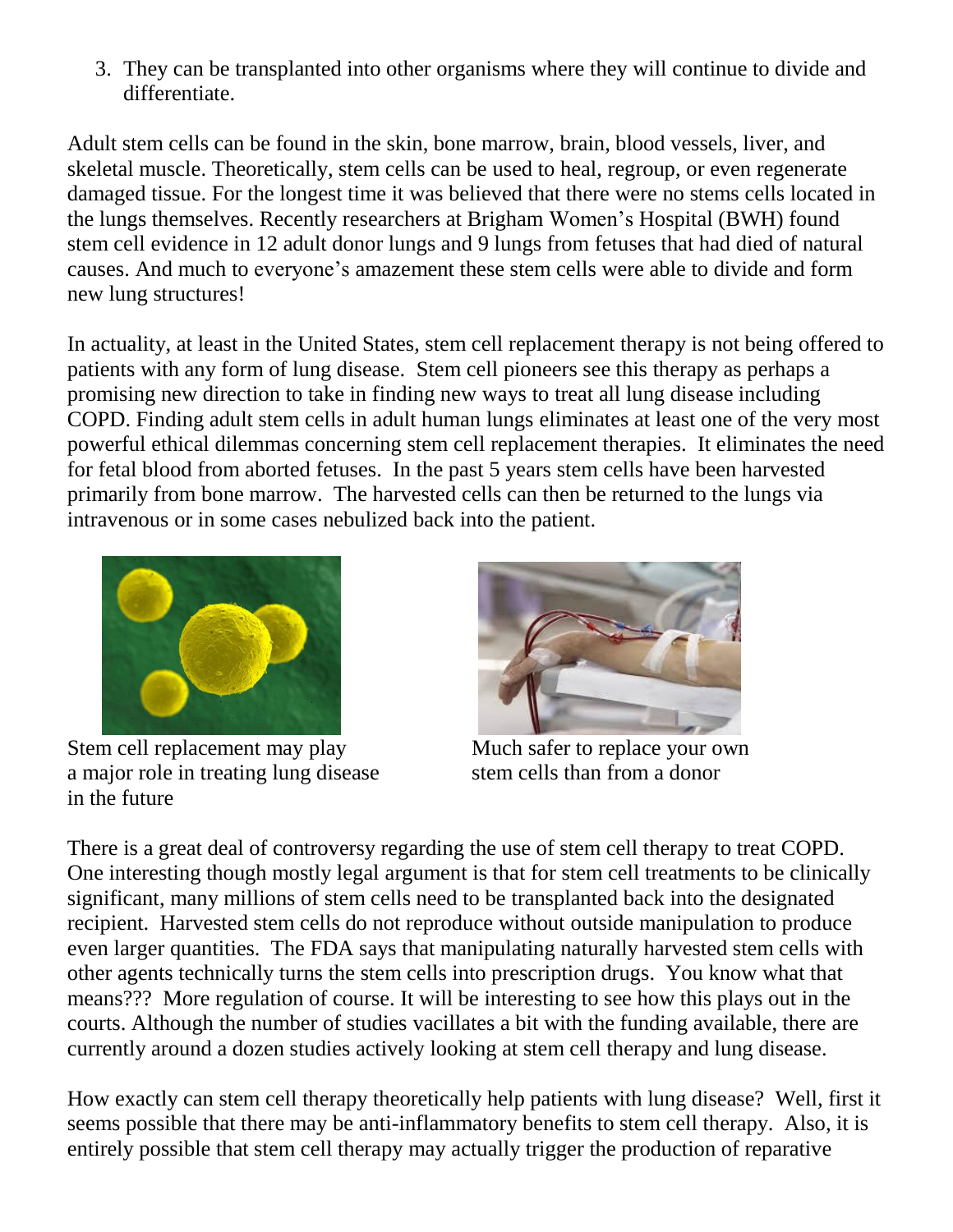growth factors. It is also possible that over time stem cell therapy could accelerate the regeneration of the alveoli and blood vessels of the lungs. Much of the hope for beneficial effects have actually been seen in mice. but as many an investigator has found over the years, it is a huge leap from to speculate on any possible effects on the human lung, based on itty bitty mice lungs.

So why aren't there hundreds of studies being done all over the world on stem cell therapy? Now that the huge ethical problem of aborted fetuses has been minimized if not completely eliminated, why haven't all the major clinical institutions renowned for previous work not jus jump on the stem cell band wagon?

Well, after all this is the  $21<sup>st</sup>$  century and we must begin all discussions with costs and end with return on investment (ROI). One of the more controversial aspects of SCR therapy is the wide variation in costs. A quick Google search of SCR centers show a range of between \$6000.00 to a whopping \$64,500.00! The vast majority of these centers reside outside the continental United States. These fixed costs do not include transportation, hotel or food expenses. SCR centers can be found just about all over the world…from India to South America, and from Mexico to China and the Far East. As might be expected, stem cell replacement therapy is not covered by any known health insurance plan.

It is interesting to note what the American Lung Association has to say in its *Statement on Stem Cells and Cell therapies for Lung Diseases*, "As yet, there is very little known about the short and long term effects of administering any type of stem cell therapy to patients with lung diseases. At present there are only a small number of approved clinical trials in the United States and Canada….we are hopeful there will be more in the future. However you may come across information on the internet or other sources about stem cells being administered to patients with lung disease. We caution all patients to carefully consider the claims of benefit being made by many of these programs as they have not been substantiated nor have they passed peer review for publication. Because of the potential for harm, the lack of any proven benefit, and the high fees that many of these programs charge, we caution you not to participate in these or any other comparable unauthorized or unapproved stem cell administrations, unless independent credible, reliable, and objective sources of information are available to substantiate the information and claims being made." The ALA recommends the International Society for Stem Cell Research (ISSCR) as a reliable source for information. If you'd like more detailed information please visit [www.closerlookatstemcells.org.](http://www.closerlookatstemcells.org/)



This leads me to a topic sometimes known as "Stem Cell Tourism."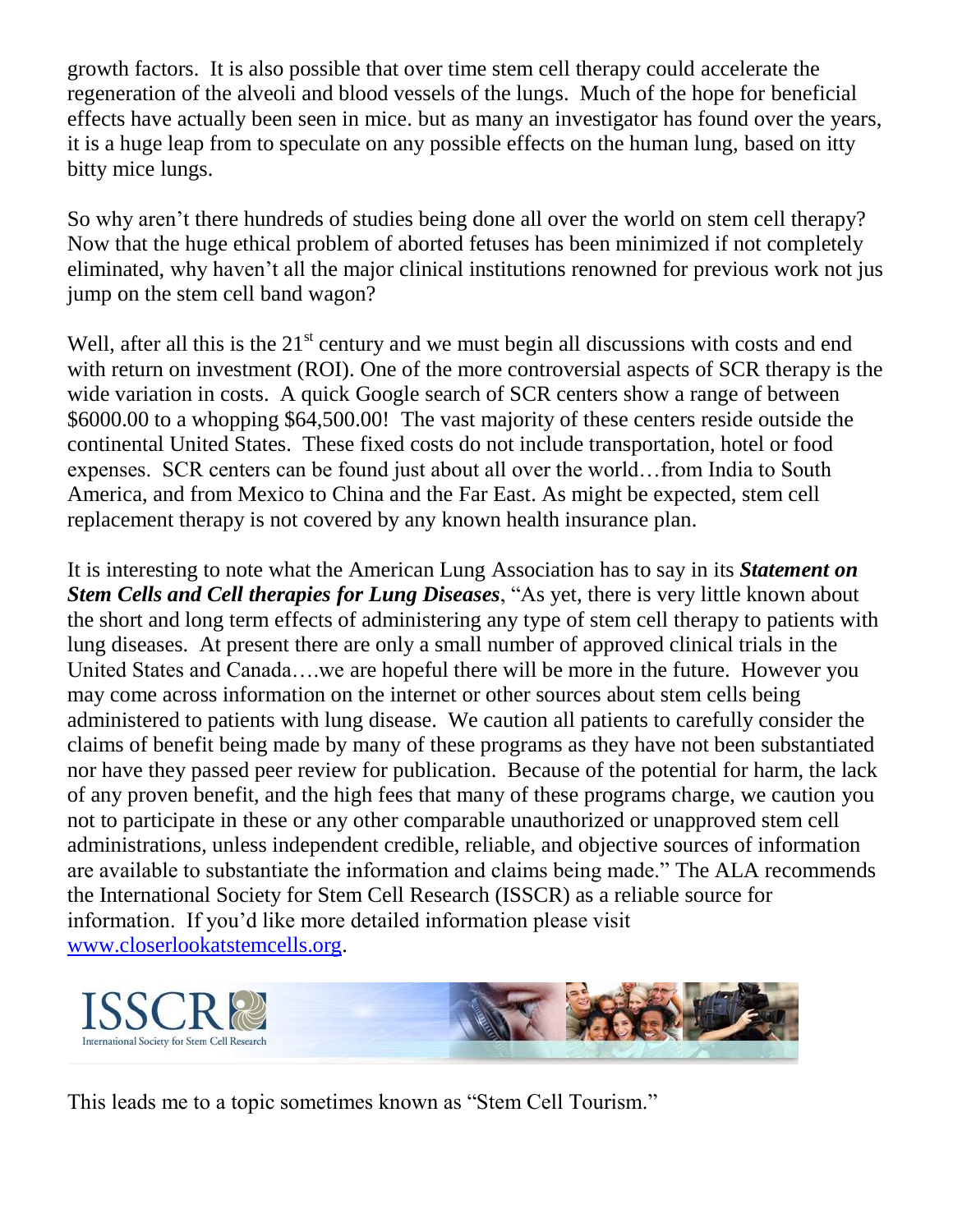Here is what the ISSCR says in their recently published handbook for patients, "The ISSCR is very concerned that stem cell therapies are being sold around the world before they have been proven safe and effective. Stem cell therapies are nearly all new and experimental. In these early stages, they may not work, and there may be downsides. Make sure you understand what to look out for before considering stem cell therapy. Remember most medical therapies are based on years of research that shows first in laboratory studies and then in clinical research that something is safe and will work. Like any new drug, stem cell therapies must be assessed and meet certain standards before receiving approval from national regulatory bodies to be used to treat people."

The problem of "questionable" stem cell clinics has been growing over the past 5-10 years. Stem cell centers can be found in many countries around the word. Since they are outside the purview of the FDA, they can make all kinds of claims and offer stem cell treatments for fatal or incurable diseases like ALS, spinal cord injury, and even strokes. Targeting mostly affluent westerners, costs can easily exceed \$100,000.00. Look closely at the various internet ads for stem cell centers. You will most commonly find testimonials from patients who have had near miraculous responses. A logical question might be "Why not then publish your data and undergo rigorous peer review?" It is not unusual to find stem cell centers just over the border from modern medicine practiced here in the United States. Mexico is convenient for both medical staff and most patients. There are somewhere around 20 stem cell replacement clinics in Tijuana alone. Are they selling desperate patients a  $21<sup>st</sup>$  century version snake oil? And just like it was with the bottle of snake oil, there will *always* be some patient who swears they got better from whatever ailed em in the first place by taking a couple of teaspoons of God –knows-what? You can read testimonial after testimonial on the websites of the replacement centers describing fantastic results. It would seem there is no better indication for Caveat Emptor.

My regular readers know that I will often check in with world authorities to get the most up to date information possible. I have recently communicated with a pulmonologist from the Netherlands who just finished attending the European Respiratory Society annual meeting in Munich. He told me that he was not aware of any stem cell research going on anywhere in Europe, and nothing was presented at the international conference. I also checked with three physicians at the National Jewish Hospital here in Denver. This included the medical director of the Interstitial Fibrosis program. None of these experts were aware of any stem cell research being done at National Jewish Hospital. This does not mean that some where within the academic community of the United States there isn't solid research happening as I type this out. Undoubtedly there are legitimate studies being done.

Stem cell therapy for lung disease is in its infancy. Theoretically it has the possibility of bringing great hope to many patients who have exhausted other forms of medical therapy to treat their lung disease. Often, the only option left on the table is lung transplantation with all the risks inherent therein. On paper, stem cell replacement therapy looks like it may be the next "BIG" thing. However, the biochemical, and technical bridges that need to be crossed are substantial. Do any of you reading this article remember when Fen-phen was the hottest